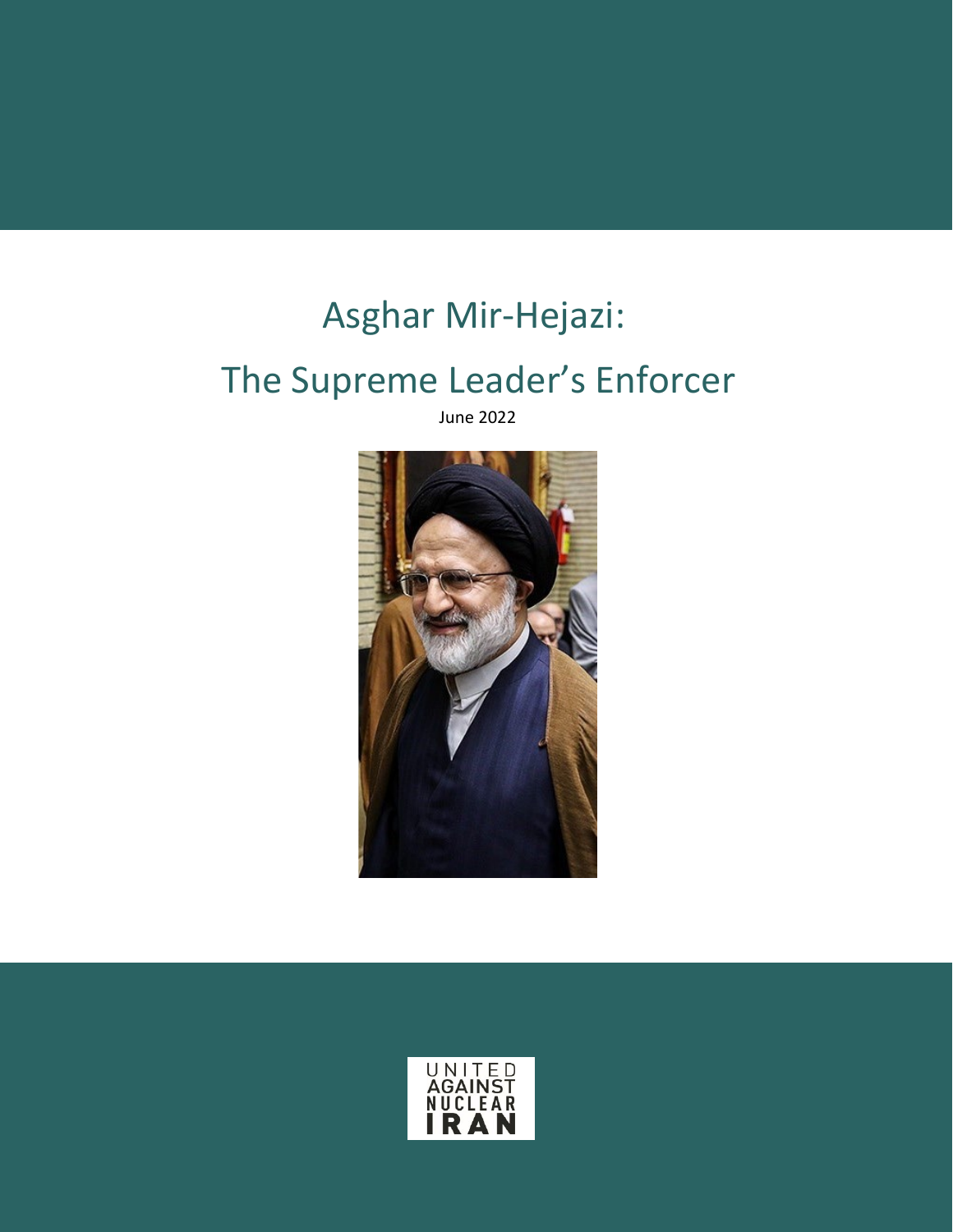### **Table of Contents**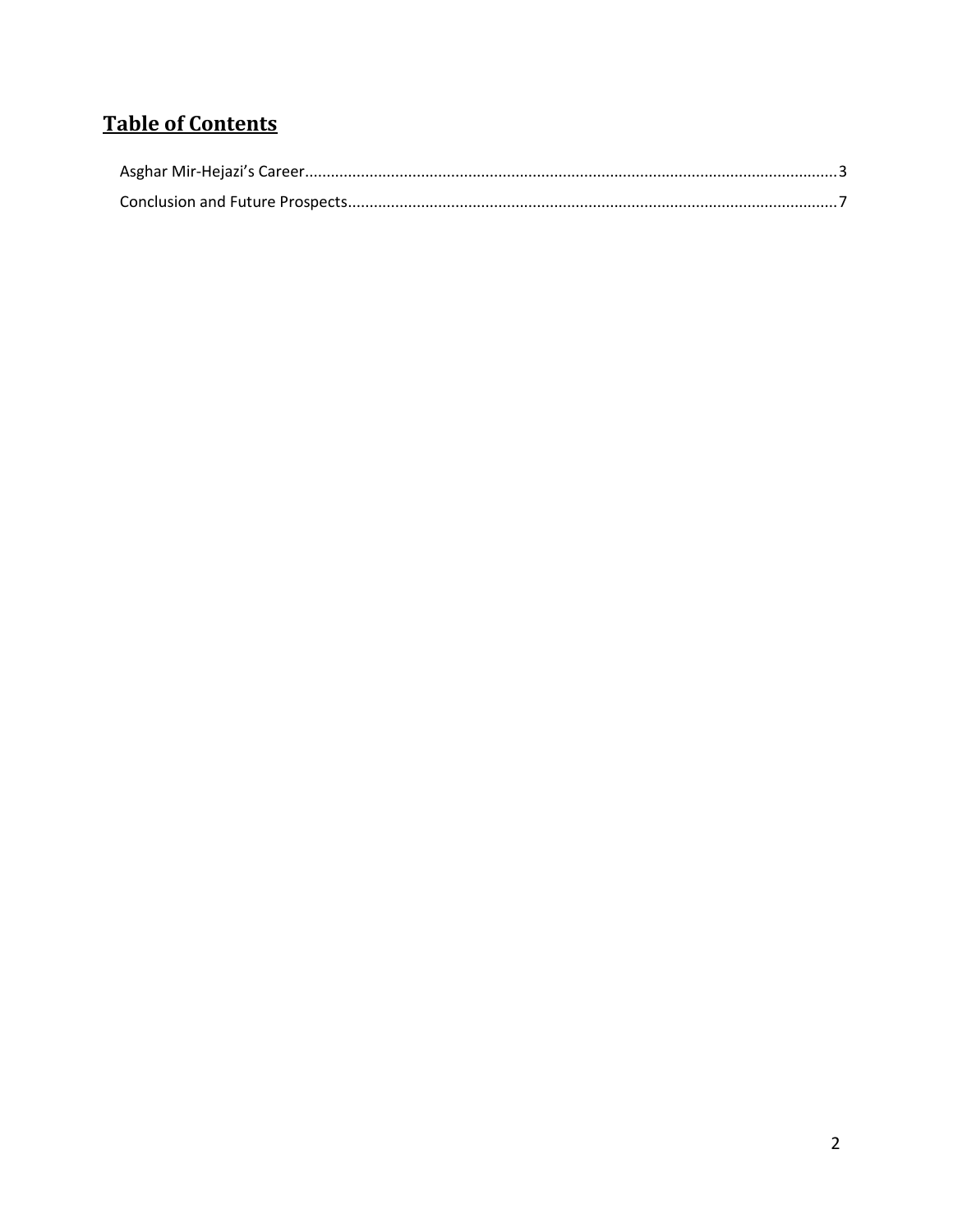#### **Asghar Mir-Hejazi**

Asghar Mir-Hejazi is one of the most influential actors in Iran's establishment. But he flies under the radar of most Western coverage of Iran. This is because he represents the very essence of Iran's deep state. Mir-Hejazi's power stems from the longevity of his closeness to Iran's supreme leader. His rise through the ranks of Iran's intelligence community and the Office [of the Supreme](https://www.unitedagainstnucleariran.com/government-institution/office-of-supreme-leader)  [Leader](https://www.unitedagainstnucleariran.com/government-institution/office-of-supreme-leader) have wielded him considerable stature in Tehran.

#### <span id="page-2-0"></span>**Asghar Mir-Hejazi's Career**

Mir-Hejazi was [born](https://sanctionssearch.ofac.treas.gov/Details.aspx?id=15991) on September 8, 1946, in Esfahan, Iran. He was [educated](https://play.google.com/store/books/details?pcampaignid=books_read_action&id=Pr_QDAAAQBAJ) for six years in Esfahan, and then underwent clerical training in Qom. After the founder of the Islamic Republic, Ayatollah Ruhollah Khomeini, returned to Iran in 1979, [Mir-Hejazi](https://www.washingtoninstitute.org/policy-analysis/house-leader-real-power-iran) was a commander in the early Committee of the Islamic Revolution and became a founder of the Islamic Republic's intelligence service. In 1983, Iran's [parliament](https://www.unitedagainstnucleariran.com/government-institution/parliament) approved the formation of the Ministry of Intelligence and Security (MOIS). After its establishment, Mir-Hejazi became a deputy minister in MOIS, in charge of the Office of International Affairs. MOIS was [established](https://irp.fas.org/world/iran/mois-loc.pdf) after three separate intelligence organizations—Islamic Revolutionary Guard Corps intelligence, the Komitehs, and the Prime Minister's Intelligence Office—were folded into one body. Mir-Hejazi became a deputy minister under Mohammad Reyshahri, the first intelligence minister of the Islamic Republic. He, in turn, served under Ayatollah Ali Khamenei when he was president and Mir-Hossein Mousavi as prime minister.

When Mir-Hejazi was at MOIS, its power was ascendant. According to a Central Intelligence Agency (CIA) [assessment](https://www.cia.gov/readingroom/document/cia-rdp88t00096r000800970002-7) from December 1987, Reyshahri "has acquired substantial power over the past two years as his ministry has gradually taken over internal security from the Revolutionary Guard and other revolutionary bodies." It also indicated that he had "built a strong base in the Consultative Assembly, where he can command the support of about 100 of the 270 deputies." Reyshahri used the ministry as a platform for his own ambitions, with some [reports](https://apnews.com/article/14fe0f144da5e5721f07723729762531) listing him in the 1980s as a potential successor to Khomeini. In a declassifie[d document](https://www.cia.gov/readingroom/document/cia-rdp91b00874r000200040005-2) from 1986 in the files of the CIA, it cited his "bid to gain more influence at the expense of both [Akbar Hashemi] Rafsanjani and [Hossein-Ali] Montazeri." Reyshahri, who had come to MOIS after holding judicial posts, was the son-in-law of the powerful Ayatollah Ali Meshkini, the first chairman of the Assembly of Experts. Thus Mir-Hejazi held a senior position in MOIS at a time when its minister as well as his father-in-law were powerful operators in the Iranian system, jockeying for position as Khomeini aged.

Mir-Hejazi was also on the scene as Reyshahri presided over the investigation, amid an internal power struggle, of Mehdi Hashemi, who was the brother of the son-in-law of Deputy Supreme Leader Ayatollah Hossein-Ali Montazeri. Hashemi was later executed, but this episode [triggered](https://iranwire.com/en/features/61942) a rift between Khomeini and Montazeri that ultimately impacted succession in the Islamic Republic as Montazeri, who was Khomeini's designated heir at one point, lost his position.

After Khomeini died and Khamenei became supreme leader in 1989, Mir-Hejazi's fortunes rose. Khamenei inherited the supreme leadership as a mid-ranking cleric in the shadow of Khomeini's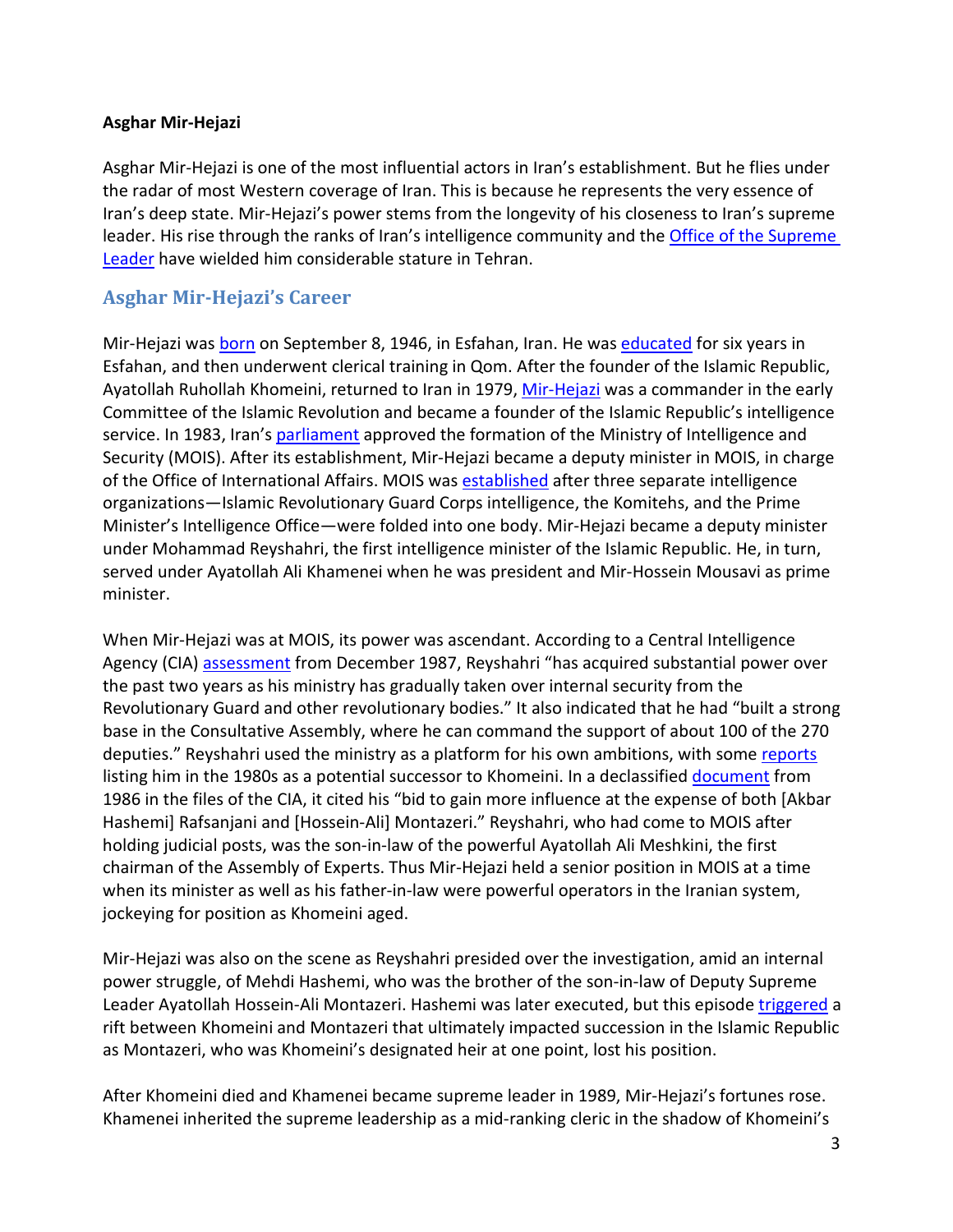singular political and religious status. Additionally, Khamenei received the post in no small part due to Rafsanjani, who was at the time the powerful speaker of parliament and felt he could manipulate the new supreme leader. Feeling insecure, Khamenei was motivated to build his own power base in the Office of the Supreme Leader, bringing in figures like Mohammad Mohammadi Golpaygani as his chief of staff, and Mir-Hejazi as deputy chief of staff in charge of intelligence and security. Khamenei was likely familiar with Mir-Hejazi as their tenures overlapped when Khamenei was president and Mir-Hejazi was at MOIS.

Mir-Hejazi's career was on the rise as Reyshahri's waned after Khamenei's succession. Reyshahri was soon replaced by Ali Fallahian as intelligence minister when Rafsanjani assumed the presidency. Thereafter, apart from a short stint as attorney general, Reyshahri assumed a number of less influential postings, for example, as representative of the supreme leader for Hajj affairs and as custodian of the holy shrine of Abdol Azim al-Hasani. This reflected Khamenei's desire for control, and Mir-Hejazi, being dependent on Khamenei personally for most of his career and lacking an independent power base of his own, was a safe bet for the new supreme leader.

Throughout Khamenei's tenure, there have only been glimpses of Mir-Hejazi's handiwork and fingerprints in public. But he has been involved in the most consequential moments of Khamenei's supreme leadership. Mir-Hejazi [emerged](https://www.bbc.com/persian/iran/2011/09/110916_l13_khamenei_men) as a messenger, conveying the supreme leader's opinions and orders to other parts of the Iranian system, including the president, speaker of parliament, and chief justice. In the U.S. government's sanctions [designation](https://home.treasury.gov/news/press-releases/jl1961) of Mir-Hejazi in 2013, it said he is "considered the working brain behind the scenes of important events" and "is closely involved in all discussions and deliberations related to military and foreign affairs." In a separate designation in 2020, the U.S. government also [noted](https://home.treasury.gov/news/press-releases/sm870) Mir-Hejazi "maintains close links to the IRGC's Quds Force." This can be seen in [photographs](https://www.asriran.com/fa/news/769943/%D8%AA%D8%B5%D9%88%DB%8C%D8%B1-%D8%AF%DB%8C%D8%AF%D9%87-%D9%86%D8%B4%D8%AF%D9%87-%D8%A7%D8%B2-%D9%85%D9%82%D8%A7%D9%85-%D9%85%D8%B9%D8%B8%D9%85-%D8%B1%D9%87%D8%A8%D8%B1%DB%8C-%D9%88-%D8%B3%D8%B1%D8%AF%D8%A7%D8%B1-%D8%B3%D9%84%DB%8C%D9%85%D8%A7%D9%86%DB%8C-%D8%AF%D8%B1-%D8%AD%DB%8C%D8%A7%D8%B7-%D8%A8%DB%8C%D8%AA-%D8%B1%D9%87%D8%A8%D8%B1%DB%8C) of Iran's supreme leader and the late [Quds Force Commander Qassem Soleimani,](https://www.unitedagainstnucleariran.com/major-general-qassem-soleimani-former-commander-of-irgcs-quds-force) where Mir-Hejazi is clearly visible engaging with Khamenei and Soleimani.



Photo of Asghar Mir-Hejazi, Qassem Soleimani, and Ali Khamenei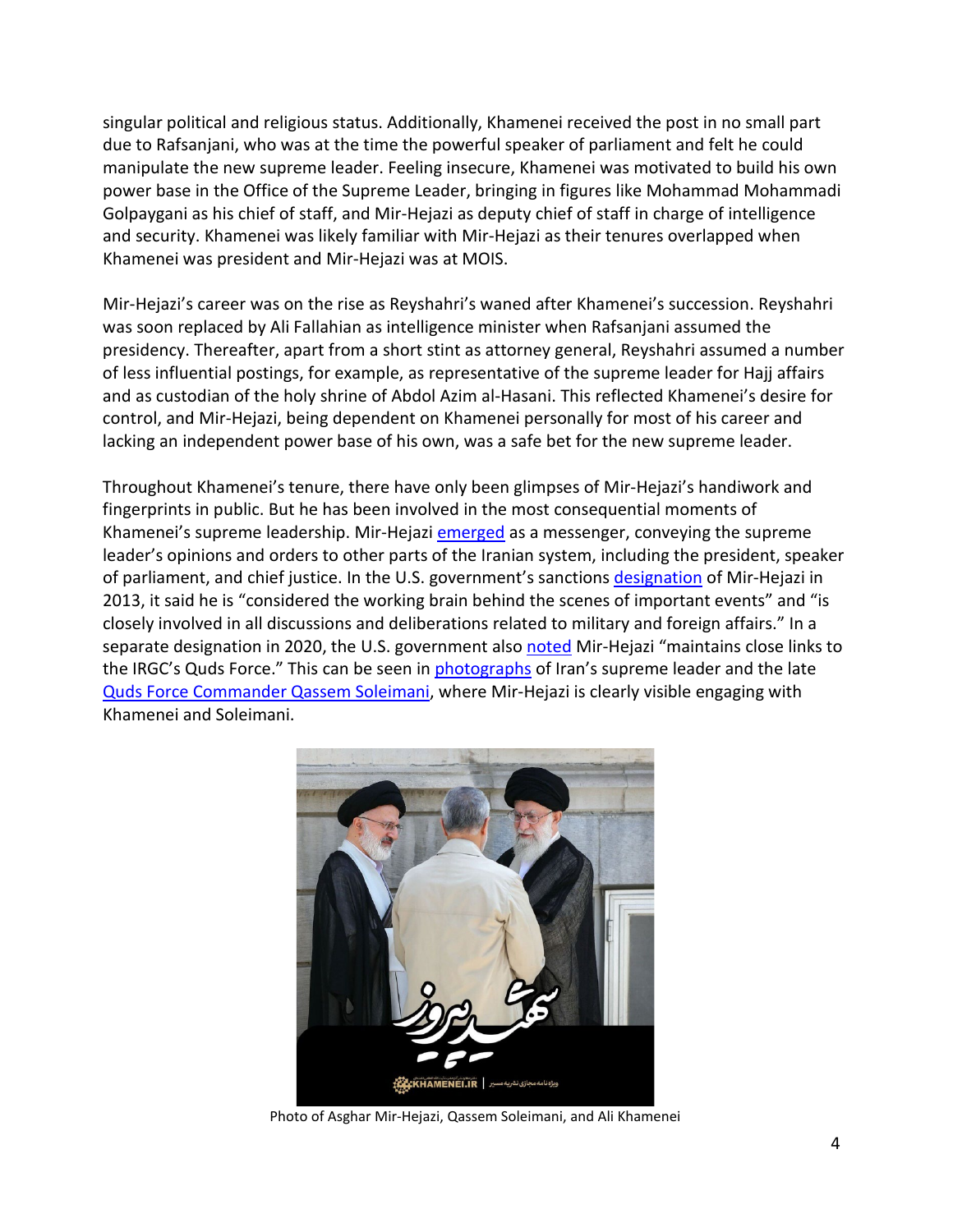Mir-Hejazi appears in the files of the late Argentinian prosecutor Alberto Nisman who investigated Iran's complicity in the bombing of the AMIA Jewish center in Buenos Aires in 1994. One [document](http://albertonisman.org/wp-content/uploads/2015/03/2006-Nisman-indict-AMIA-full-ENG_.pdf) recounts Iranian involvement in the murder of Kazem Rajavi, a onetime Iranian ambassador to the United Nations who later became a dissident, in Switzerland in 1990. According to an investigation, a co-conspirator Hadi Najafabadi, who arrived in Geneva four days before the assassination and was seen as a trusted confidante of then-President Rafsanjani, placed calls to Mir-Hejazi's office in Tehran from a hotel in Switzerland. He was [seen](https://www.washingtonpost.com/archive/lifestyle/1990/05/22/an-iranian-rebels-diplomatic-murder/9a35cf2e-d83c-4868-8ffb-5676a8acbd13/) as a "coordinator" of this operation. Thus Mir-Hejazi can be seen in this episode as playing a key role as a link between the Iranian leadership and the assassins.

Mir-Hejazi also **participated** in the deliberations leading up to the bombing of the AMIA Jewish center itself as a member of the Committee for Special Operations. According to the 2006 [indictment](http://albertonisman.org/wp-content/uploads/2015/03/2006-Nisman-indict-AMIA-full-ENG_.pdf) in the case prepared by Nisman, "with regard to the committee's role in the decision to carry out the AMIA attack, Moghadam stated that this decision was made under the direction of Ali Khamenei, and that the other members of the committee were Rafsanjani, Mir-Hejazi, Rouhani, Velayati, and Fallahian." Mir-Hejazi is once again at the center of decision-making on security matters.

In researching this profile, UANI discovered that many media accounts cited the [late IRGC](https://www.unitedagainstnucleariran.com/mohammad-hejazi-former-deputy-commander-of-irgcs-quds-force)  [commander Mohammad Hejazi,](https://www.unitedagainstnucleariran.com/mohammad-hejazi-former-deputy-commander-of-irgcs-quds-force) who served in a variety of senior roles, including as deputy commander of the Quds Force, as participating in these deliberations. However, a careful reading of the indictment clearly indicates that it was Asghar Mir-Hejazi, not Mohammad Hejazi, who was present at the Committee for Special Operations deliberations. These are two different men. Mohammad Hejazi is [listed](https://web.archive.org/web/20131029184824/http:/www.ajc.org/atf/cf/%7B42D75369-D582-4380-8395-D25925B85EAF%7D/Hizballah_052003.pdf) as Khamenei's intelligence and security advisor in some reports. But in fact that was likely Asghar Mir-Hejazi, who serves in that position to this day. This is not to say that Mohammad Hejazi did not play a role in the bombing. According to some Israel[i media](https://www.israelhayom.com/2021/04/20/report-deputy-quds-force-commander-poisoned-by-israel-us/) [accounts,](https://www.ynetnews.com/article/SJSehSNZ8) citing international intelligence sources, Mohammad Hejazi played a role in planning the attack. But that is not necessarily the same function as Mir-Hejazi, who was involved in the decision-making as a part of the committee.

Later, Mir-Hejazi [played](https://web.archive.org/web/20171107024457/http:/www.farsnews.com/printable.php?nn=8903161208) messenger in August 2000 when he delivered a letter from Iran's supreme leader to the parliament speaker, where Khamenei came out against a new press law which would deregulate the draconian limits on media in the Islamic Republic. This was a centerpiece of the reform agenda of Iran's then-President Mohammad Khatami. Khamenei [wrote,](https://www.nytimes.com/2000/08/07/world/iran-leader-bars-a-bill-restoring-freedom-of-press.html) "it will be great danger to the national security and people's faith if the enemies of the Islamic Revolution control or infiltrate the press. The present press law has prevented such disasters so far. The proposed bill is not legitimate, and amending it is not in the interests of the country." In this episode, Mir-Hejazi served as Khamenei's enforcer in sensitive political matters directly impacting the equities of multiple institutions in Tehran.

Mir-Hejazi has also been intimately involved in government appointments. Former Foreign Minister Javad Zarif [recounted](https://iranwire.com/en/politics/60064) in his memoirs that when he was named Iran's ambassador to the United Nations in 2002, Khamenei had told Mir-Hejazi that Zarif was "the best choice to be sent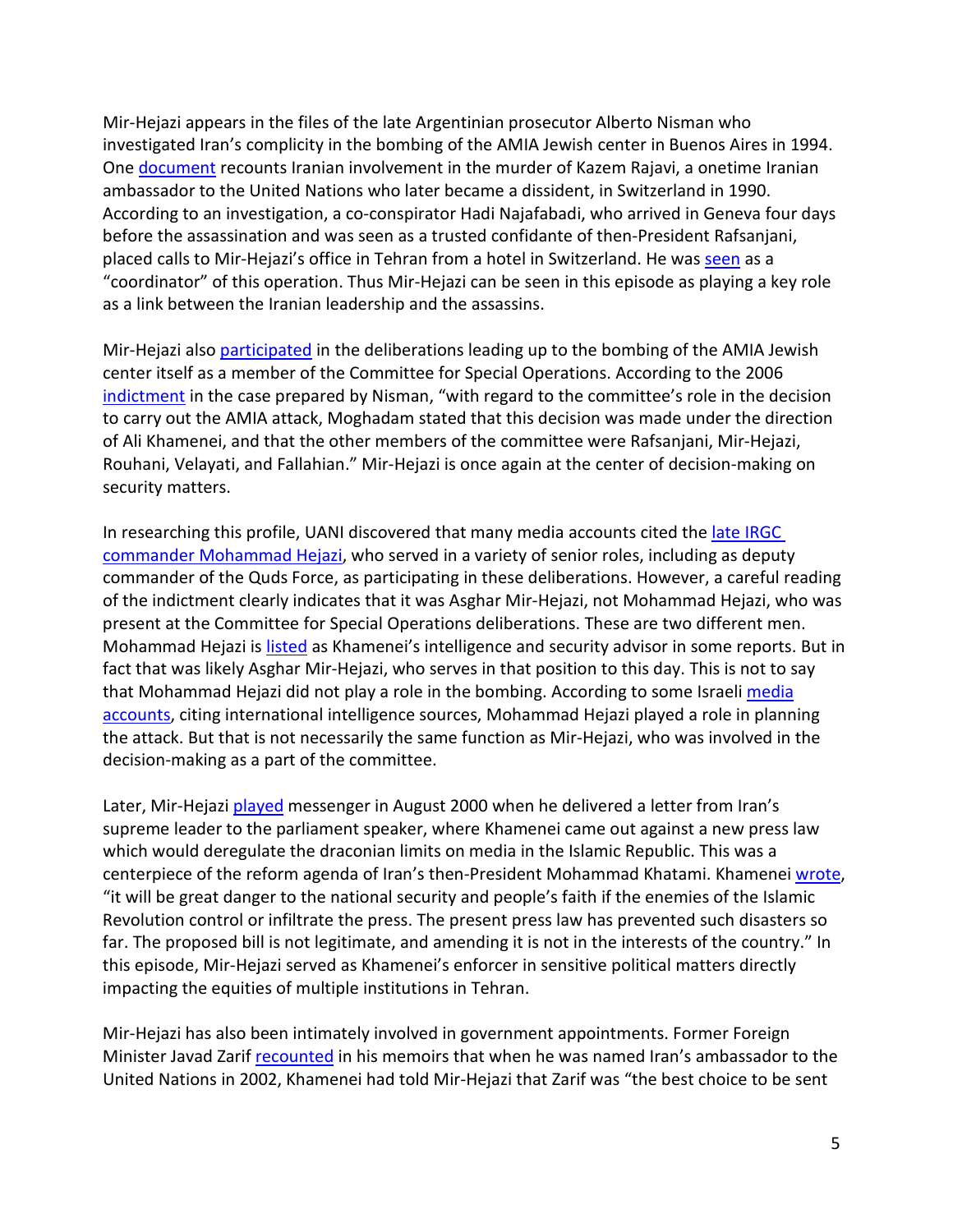to New York" and that when his name as U.N. ambassador "is officially presented to us, you [Mir-Hejazi] officially accept that [on our behalf]."

Mir-Hejazi was also later sanctioned by the European Union in 2012 and the United States in 2013 for his role in suppressing dissent over the disputed reelection of Mahmoud Ahmadinejad as Iran's president in 2009. In the European Union's sanctions [designation,](https://assets.publishing.service.gov.uk/government/uploads/system/uploads/attachment_data/file/1055453/Notice_Iran__Human_Rights__160222.pdf) it referred to him as "part of the Supreme Leader's inner circle, one of those responsible for planning the suppression of protests which has been implemented since 2009." Likewise, the United States considers him "one of the primary officials in the oppression following the June 2009 post-election unrest" and that he ["used](https://www.washingtoninstitute.org/media/4070) his influence behind the scenes to empower elements from Iran's intelligence services in carrying out violent crackdowns against the Iranian people." It is in this context that Mir-Hejazi likely [played](https://home.treasury.gov/news/press-releases/jl1961) a key coordinating role from the Office of the Supreme Leader in relaying orders to the IRGC, Basij, and MOIS in the repression.

There are also glimpses of Mir-Hejazi's role in the birth of the secret back channel between Iran and the United States brokered by Oman during the presidency of Barack Obama. According to an [interview](https://www.al-monitor.com/originals/2015/12/salehi-interview-conveys-new-details-of-secret-backchannel.html) with Ali Akbar Salehi, who served as foreign minister at the time, Salehi recounted a letter from the then Sultan of Oman to Iran's supreme leader. He said, "it was in this letter that it became apparent that the Americans really want to enter a serious dialogue…After this letter was received, I got in touch with the Office of the Supreme Leader, and I told Mr. [Mir-]Hejazi that such a letter exists, and how I should deliver it. Mr. [Mir-]Hejazi said he will let me know. He later got in touch and said that we should give the letter to Mr. [Ali Akbar] Velayati. I gave the letter to Mr. Veleyati and he delivered it to the supreme leader." In this episode, Mir-Hejazi is seen as a gatekeeper for Khamenei.

Mir-Hejazi also reportedly played a role in the elevation of Khamenei's longtime associate Ahmad Jannati as the chairman of Iran's Assembly of Experts in 2016, [despite](https://www.reuters.com/article/us-iran-assembly-jannati/hardliner-elected-as-head-of-irans-top-clerical-body-idUSKCN0YF0Q7) Jannati just meeting the threshold for entry into the Assembly after the election that year. According to [Al-Arabiya,](https://english.alarabiya.net/News/world/2016/06/15/Meet-Iran-s-Quds-force-rising-stars-Ali-Asghar-Hejazi-and-his-son-) Mir-Hejazi met with the then chairman of Iran's [Expediency Council,](https://www.unitedagainstnucleariran.com/government-institution/expediency-council) Akbar Hashemi Rafsanjani, when it appeared Jannati would lose the election, and suddenly another rival candidate was removed from contention, which paved the way for Jannati to assume the chairmanship.

In recent years, revelations about Mir-Hejazi's son(s) have surfaced. His son, Mohammad Hassan Hejazi, has reportedly been a Quds Force operative tasked with intelligence collection and has managed operations in Europe, Southeast Asia, and the Middle East. Al-Arabiya [reported](https://english.alarabiya.net/News/world/2016/06/15/Meet-Iran-s-Quds-force-rising-stars-Ali-Asghar-Hejazi-and-his-son-) that Hejazi had a "passion for expensive cars and fine dining."